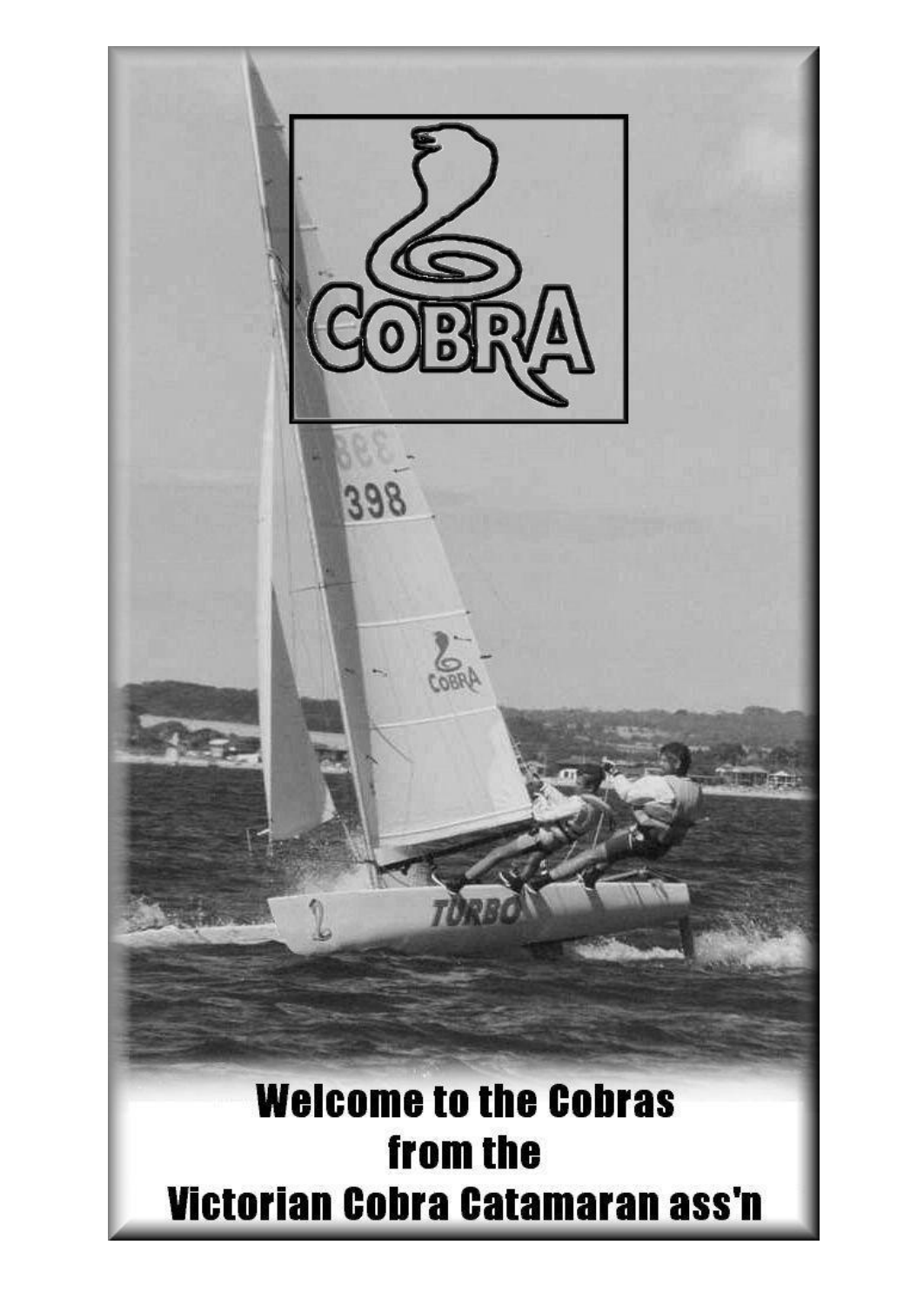# **CONTENTS**

- **1. Introduction.**
- **2. Before the beach.**
- **3. Rigging.**
- **4. On the beach.**
- **5. On the water.**
- **6. Basic rules.**
- **7. Racing.**

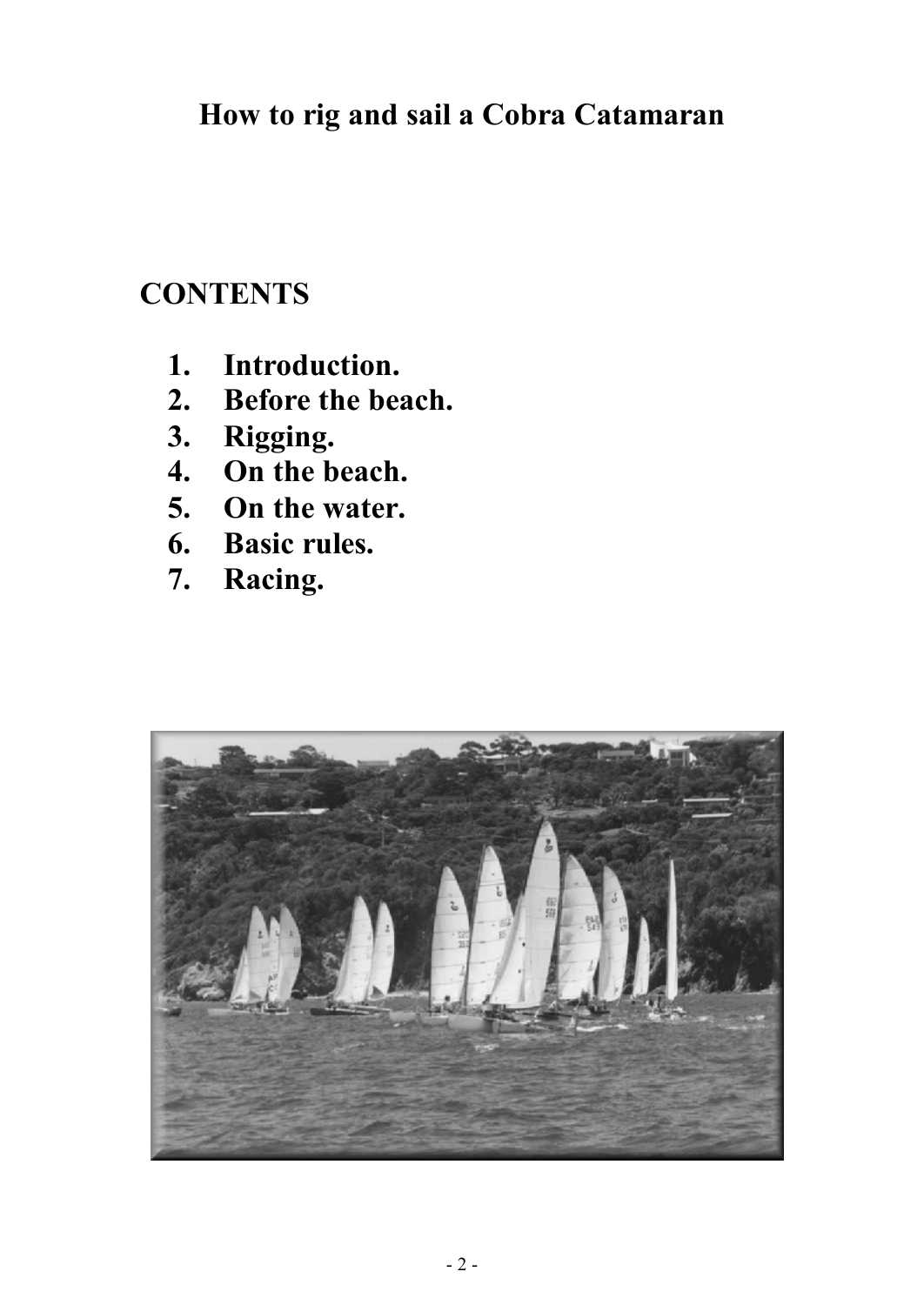# **1. Introduction**

The VICTORIAN COBRA CATAMARAN ASSOCIATION welcomes you to a very unique group of people, *Cobra Sailors*.

We hope to see you on the beach at Parkdale Yacht Club on Beach Rd. at the end of Warrigal Rd. We have Cobra's sailing and racing on Sundays when our members will freely offer advice and assistance.

This document is aimed at new sailors or new Cat sailors in the hope that the hardest part of sailing (beginning) is made a little easier. There are plenty of books on sailing and it's a good idea to get a few.

*Have Fun!!!!!*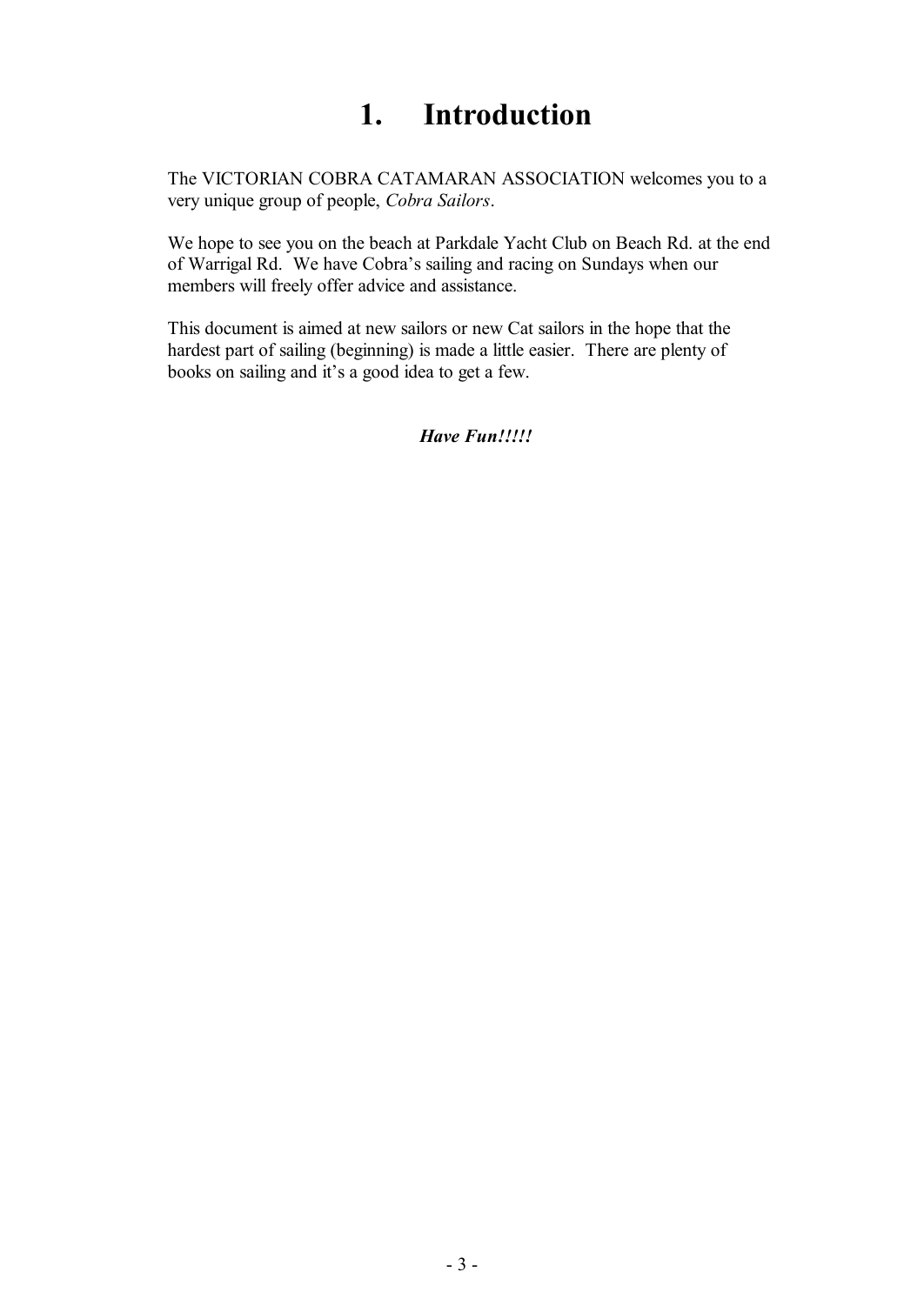# **2. Before the Beach.**

Many a good day on the water has been ruined by gear failure or loss. Lets face it, you've spent a lot of money and put a lot of effort into buying, transport and rigging the boat, it's worth doing a bit of maintenance on the boat to ensure you're not going to have preventable failures.

Either after a sail or at home between sails, go over the boat and rigging and:

- · Fix anything that gave you trouble last time you were out.
- Make sure fittings are tight.
- Make sure the hulls are aligned. The point of the bows should be 10mm wider apart than the centre point of the transoms. The distances for the point of the bow to the centre point of the opposite transom should be the same.
- Make sure the rudders are parallel. Measuring the distance between the centre line of the leading edge of the rudders and compare it to the distance between the trailing edges. The tiller will be heavy and there will be a lot of turbulence coming off the rudders if they are not parallel.
- · Make sure the rudders and centre boards are the correct shape and smooth.
- · If the boat takes in water, see if you can fix it. **Extra ballast is not required!**
- · Check the stays, wires, sheets and cleats. If they look *worse for wear*, change them.
- Touch up any damaged paint.
- Make sure gear that can fall off a boat or trailer is properly tied on. Looking around for a HATCH COVER, SHACKLE, SCREW OR BOAT THAT FELL OFF ON THE WAY TO THE BEACH IS A PAIN.

[Insert picture of boat on trailer]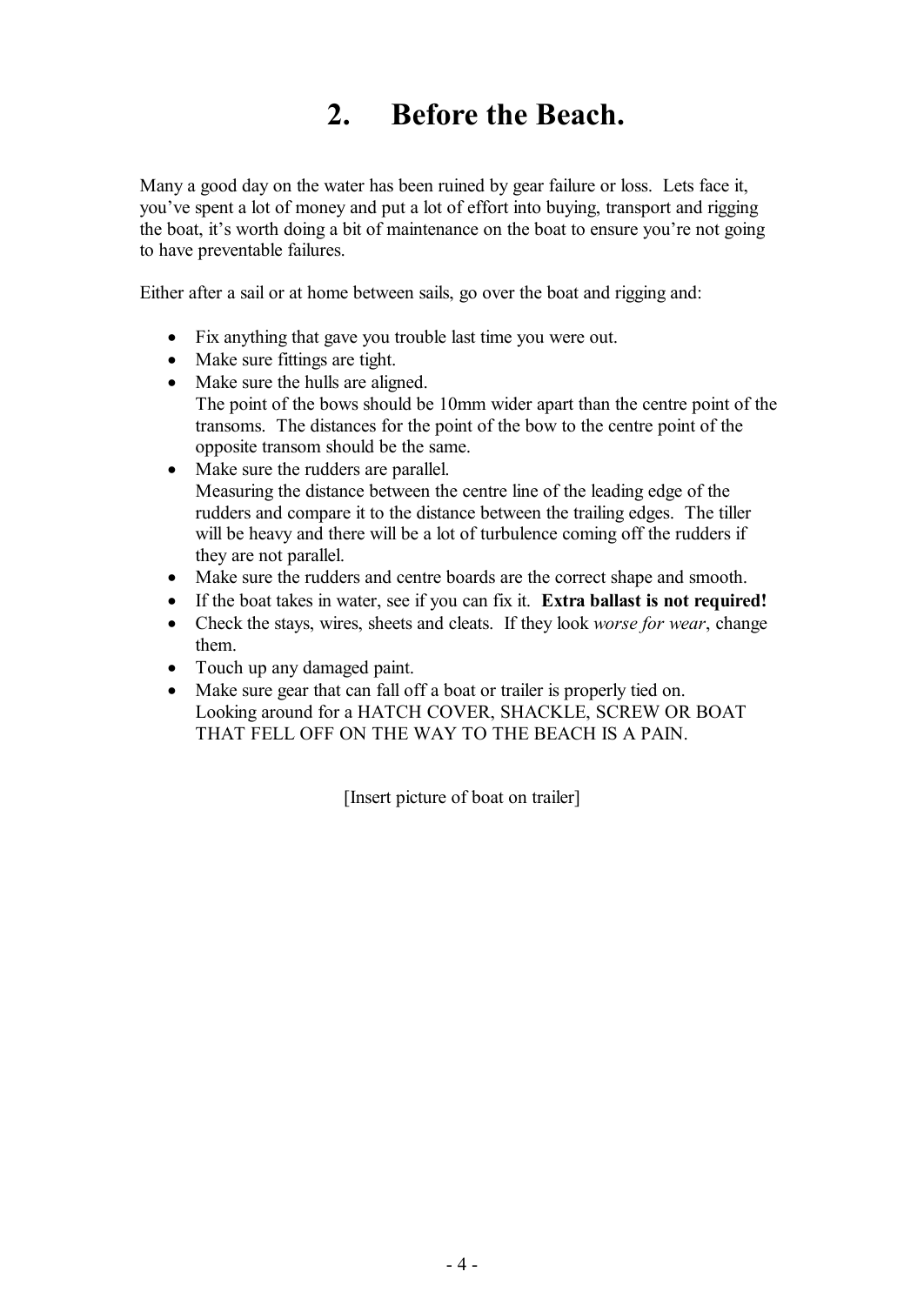### **3. Rigging**

Sailors call bits and pieces on a boat, strange names. Eg. Most ropes are called sheets. Here are some common names for gear on the boat.

Figure 1.

- 1. Bow.
- 2. Port side.

When standing at the stern (back) of the boat, the *PORT SIDE* is the *LEFT* side of the boat. The way to remember it is **ANY RED PORT LEFT IN THE BOTTLE.** 

- **(RED FLAG).**  3. Starboard side. When standing at the stern of the boat, the *STARBOARD SIDE* is the *RIGHT* side if the boat. **(GREEN FLAG)**.
- 4. Stern.
- 5. Transoms.
- 6. Bridle.
- 7. Forestay.
- 8. Front beam.
- 9. Rear beam.
- 10. Mast.
- 11. Mainsail.
- 12. Boom.
- 13. Mainsheet.
- 14. Jib sheet.
- 15. Traveller.
- 16. Barber hauler.
- 17. Rudder.
- 18. Jib.
- 19. Centreboards.
- 20. Battens.

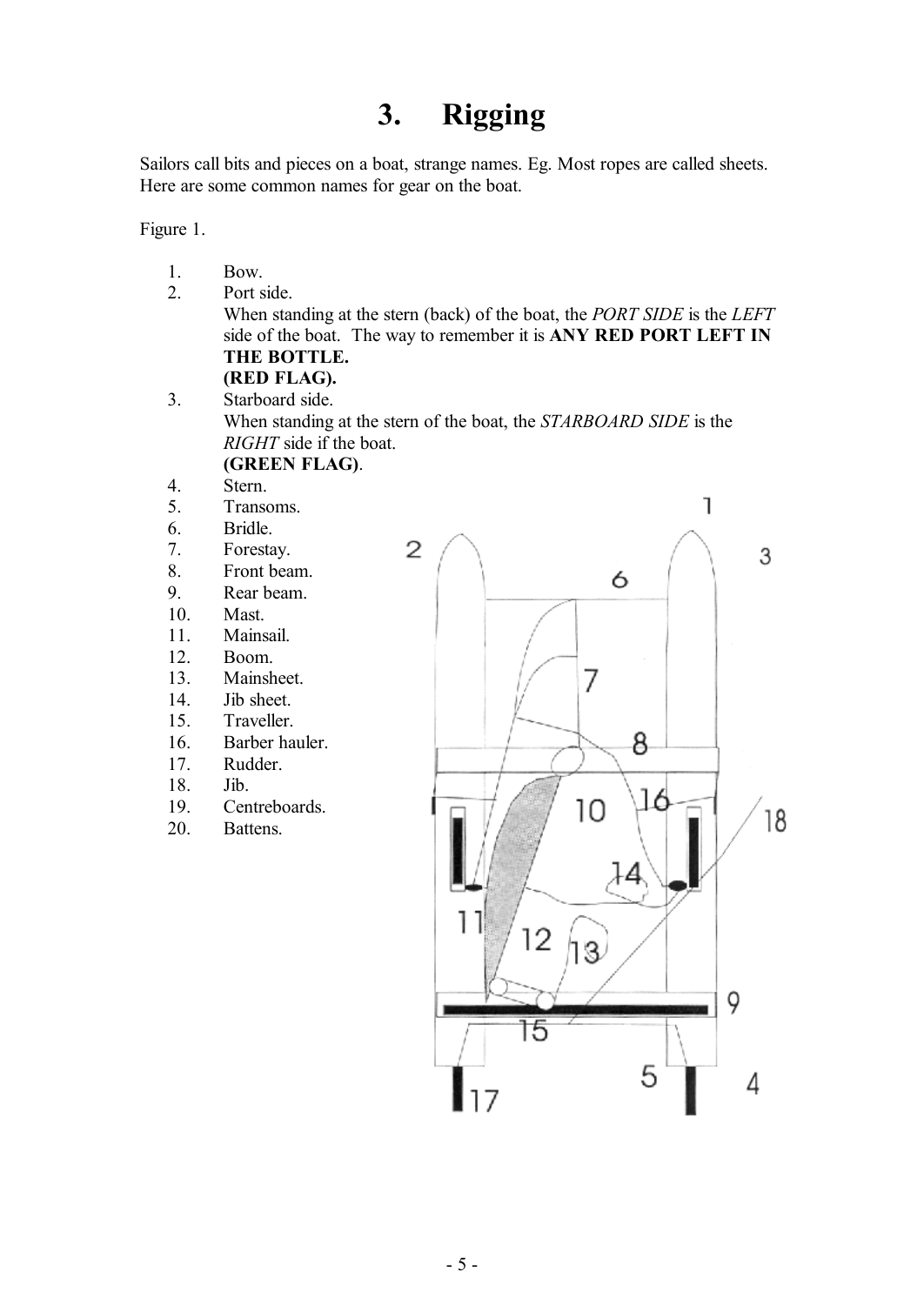#### Figure 2.

- 1. Traveller.<br>2. Barber ha
- Barber hauler.
- 3. Jib sheet.
- 4. Side stay.
- 5. Righting rope.



Figure 3.

- 1. Boom.<br>2. Outhau
- Outhaul.
- 3. Downhaul.
- 4. Mast rotation.
- 5. Mainsheet.



# **Rigging the Boat**

#### **General.**

- 1. Make sure the boat's bow is pointing into the wind when it's on the beach.
- 2. Make sure the hatch covers and plugs are on securely.
- 3. Until you are more experienced it's better to rig the boat tightly (for strong winds). It is better to rig for heavy winds than to rig for light winds and then get caught in heavy winds.
- 4. The rudders can be put on at any time, so while the crew is looking for something to do, just say Rudders! Keep the wing nuts on the inside so you can keep an eye on them.

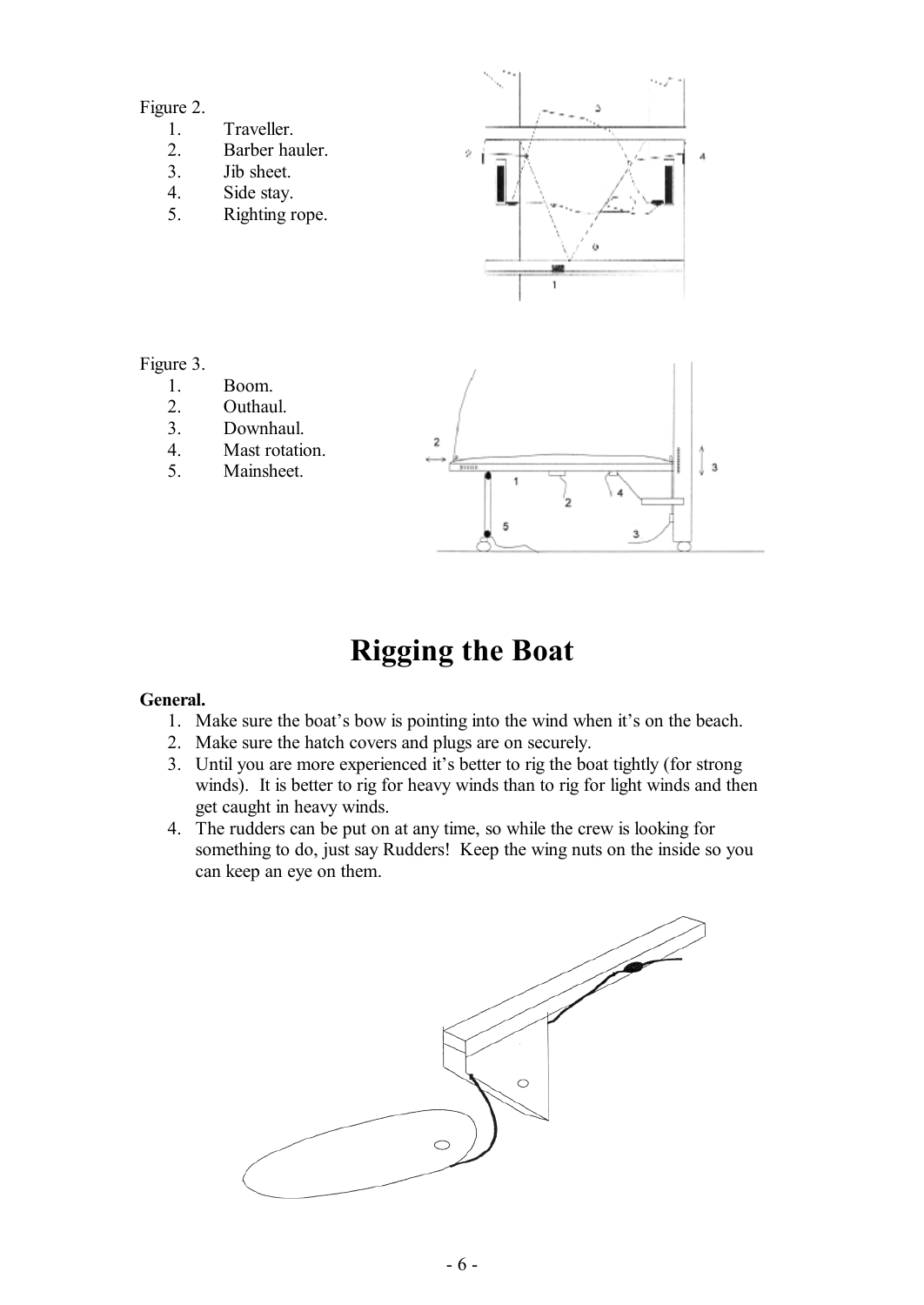#### **Mast.**

- 1. Lay the mast on the boat with the base near the mast post on the front beam.
- 2. Untie the front trapeze wires, side stays and forestay. Secure the side stays to the side plates.
- 3. Place the foot of the mast on the post on the front beam.
- 4. Take a front trapeze wire handle in each hand and put one foot on the mast to prevent it from coming off the post.
- 5. The crew lifts the mast up and walks it up until he reaches the back beam.
- 6. Then the crew throws the mast up and forward as the skipper pulls the mast up by the two trapeze wires.



- 7. Pass the trapeze wires to the crew and have them hold the mast up while you fasten the forestay. Do no prebend the mast by tightening the forestay fully because it makes pulling the sail up difficult. Two loops will do at this stage.
- 8. Check the mast rake angle once the forestay is done up correctly. A trapeze wire should be able to be swung through an arc from the bridle to about 75mm past the rear of the centreboard case.
- 9. Clip the trapeze wires to the stocks.

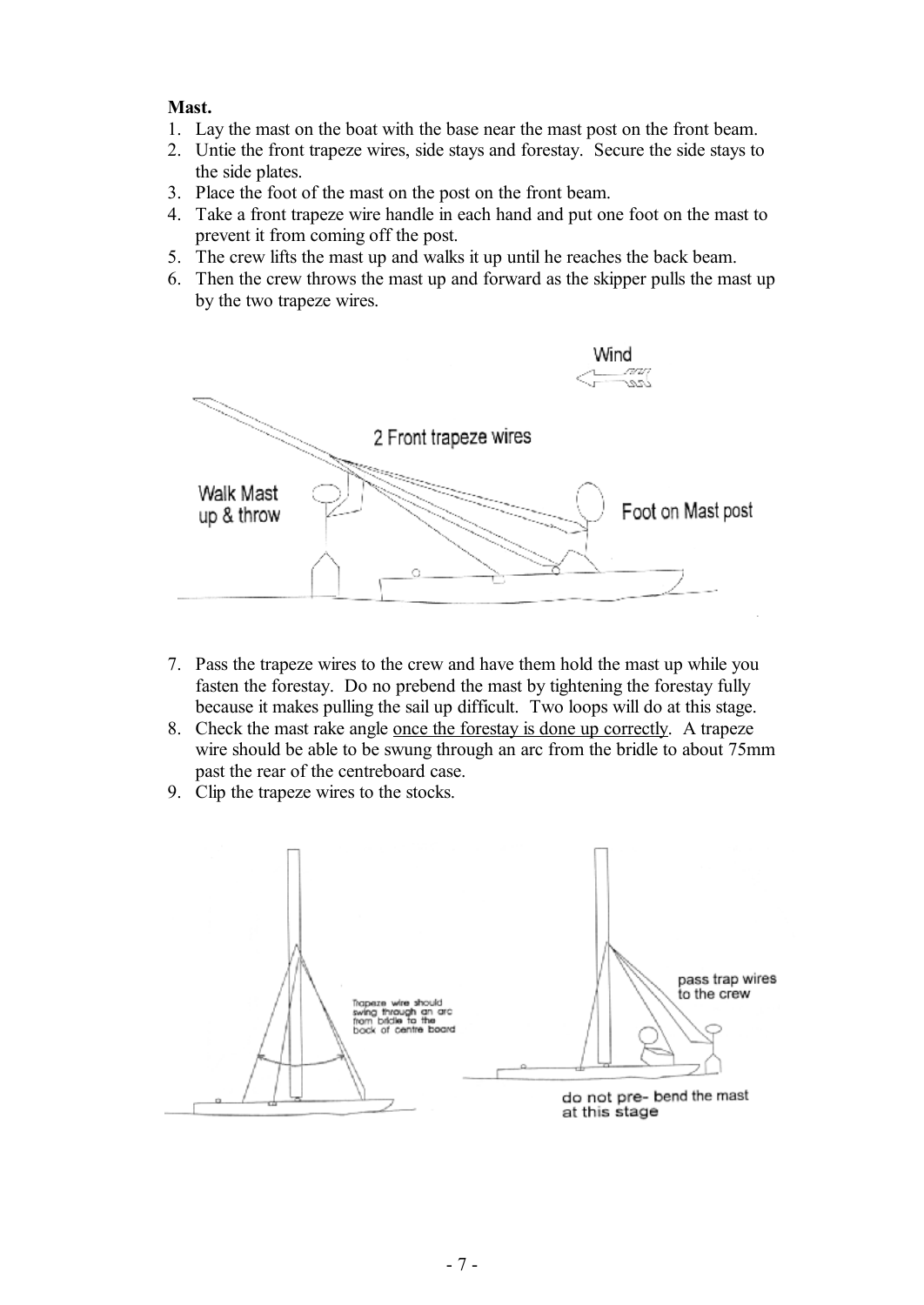- **Jib.**
	- 1. Do up the shackle at the top of the sail.
	- 2. Wrap the jib around the forestay and start the zipper, feed the string through the hole formed.



- 3. Hold the zipper while the crew pulls the string until the swage comes through and then attach it to the to ring.
- 4. Attach the downhaul to the eyelet at the luff.
- 5. Wrap the jib around the forestay and attach the jib sheet to keep it place until you're ready to sail.
- 6. Tie an elastic rope between the tow ring and the mast to stop the jib catching on the rigging.

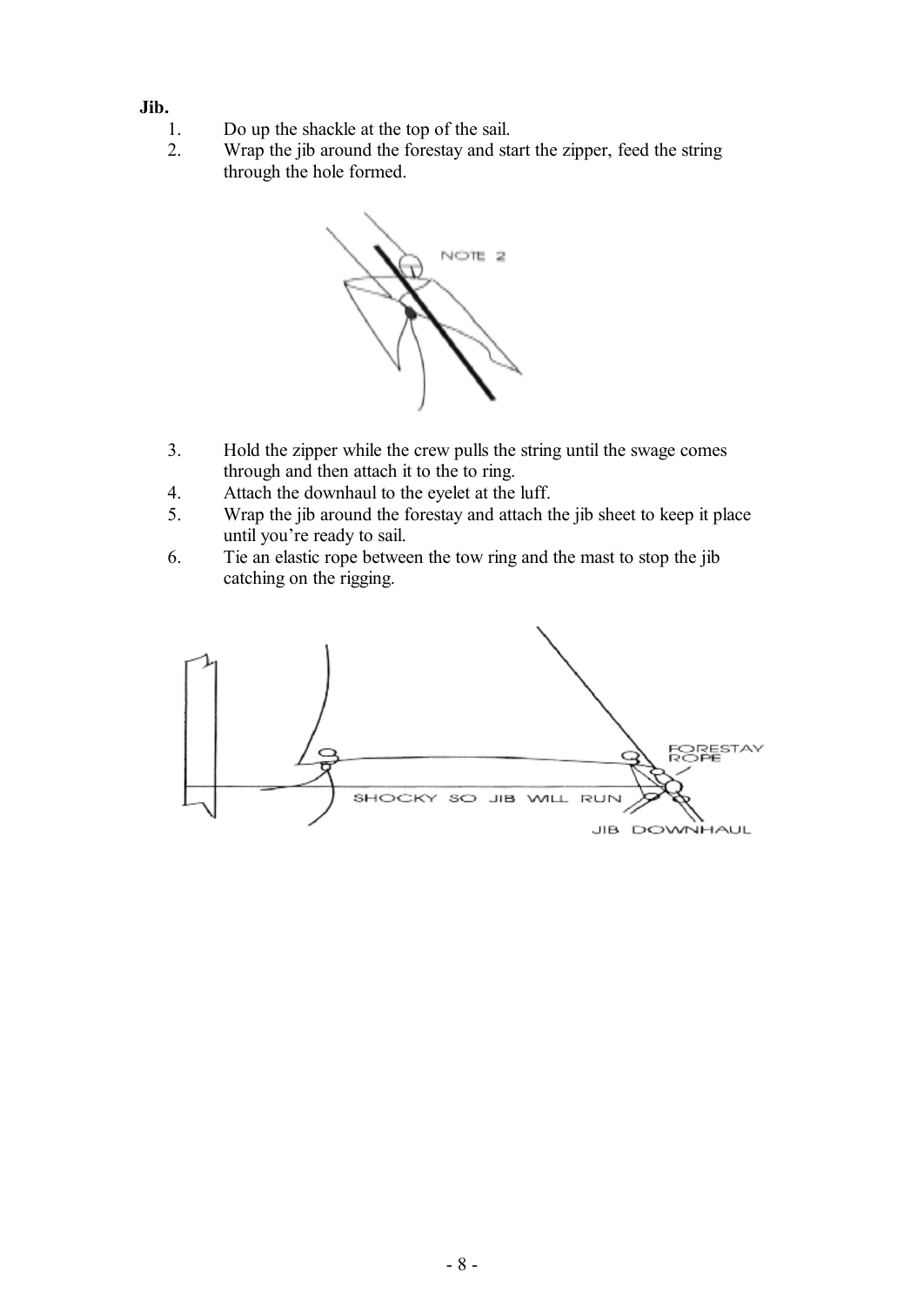#### **Mainsail.**

1. Battens should be slid into the pockets carefully; making sure the base is in properly before tying the batten off (it could hole the sail).



- 2. Tie the battens off with an appropriate amount of force to put shape into the sail.
- 3. Fix the halyard ring to the sail so the ring is looking toward the leading edge of the sail.
- 4. The crew feeds the sail up the mast as the skipper pulls the halyard.
- 5. The ring has to hook on the pin at the top of the mast. If you cannot get the ring to hook on, turn the boat on it's side and hook it on. **Watch the rudders!**
- 6. Pull on the sail so the mast flexes.



7. Attach the downhaul and pull so you put tension on the sail and rotate the mast and let off the downhaul. This is to ensure the ring is at the base of the pin.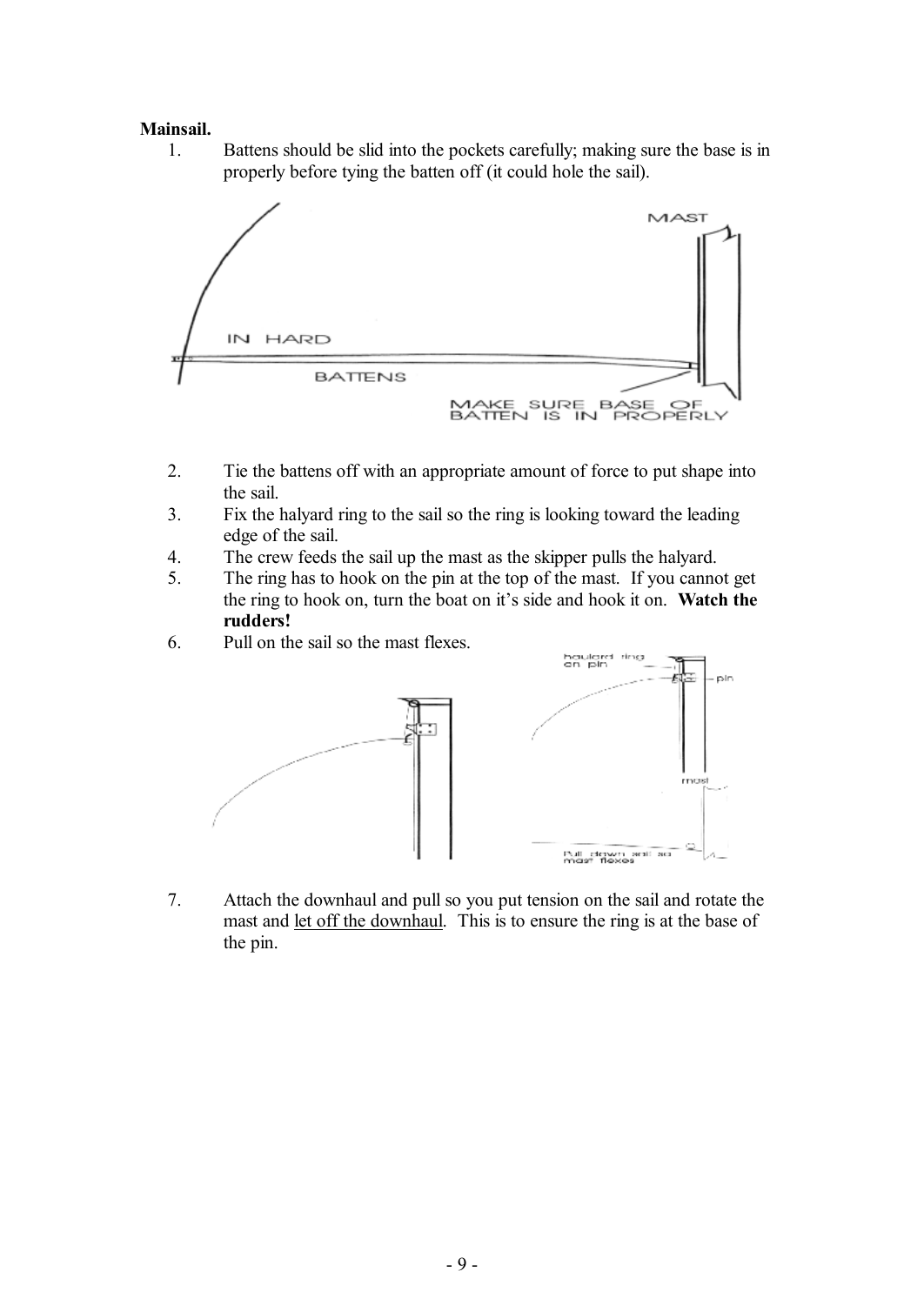8. Fix the forestay by having the crew grab the two front trapeze wires and going to the bow of the boat. Then the crew pulls on the trapeze wires at the same time as you pull on the forestay then do it up while the crew maintains the tension on the trapeze wires. The bridle ring should be 75 to 50 mm from the forestay swage.



#### **Boom and mast rotation.**

- 1. Attach the boom to the mast by sliding it onto the pin, then attach the mast rotation pulley to the lever on the mast. Leave enough slack so the mast can rotate about  $45^\circ$ .
- 2. Straighten out the mainsheet pulleys so the blocks are parallel and the sheet doesn't go through a 180° turn. Join the mainsheet to the boom with a shackle.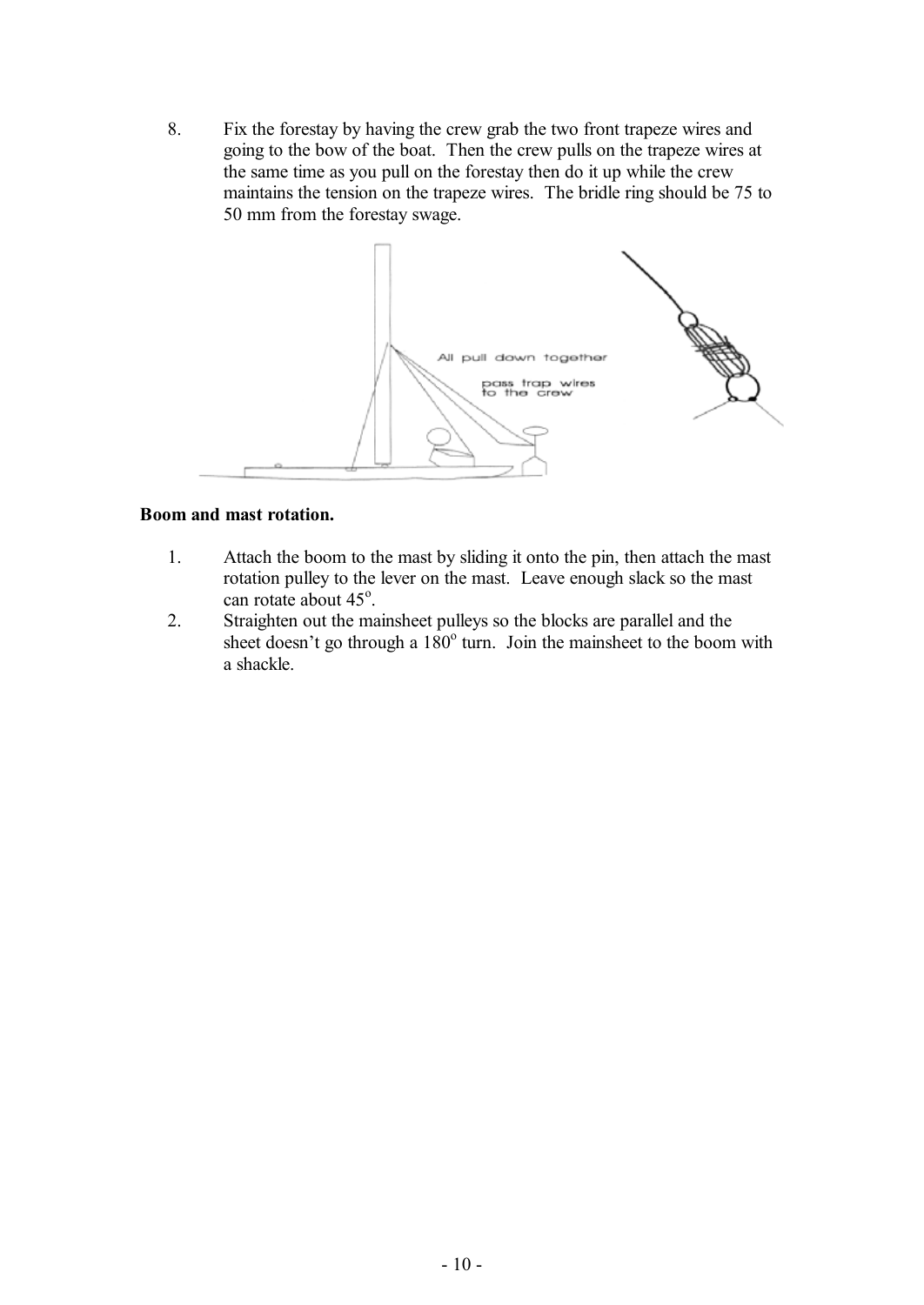### **4. On the beach**

Things to be done whenever you leave the boat on the beach.

- 1. Make sure the boat has its bow pointing into the wind.
- 2. Make sure the downhaul; the main and the jib are **not cleated**.
- 3. Furl the jib by wrapping it around the forestay then reattaching the jib sheet.
- 4. The diamonds should be adjusted so there is even pressure on both. We normally run them so that 600mm up from the bolt the wire can be pushed to within 25mm of the mast with reasonable pressure. The other way is to use beam scales and set them so they deflect at 30kg.
- 5. Dolphin striker should be set so that the main beam is slightly arched up when the mast is up. The dolphin striker is there to ensure the hulls are parallel. If it not right, you go slow.
- 6. Now check that everything is tight. Have a look over the boat and make sure nothing is forgotten, and then *get on the water!!!*

#### **7. De-rigging**

- · To get the mainsail down, pull the halyard so the halyard ring goes up past the pin. Rotate the mast so the ring will slide down past the pin.
- Getting the mast down is the reverse of getting it up. You hold the trapeze wires and lower it. Have some-one ready to catch it. Keep one foot on the base of the mast so it does not jump off the front beam.

[insert front view picture]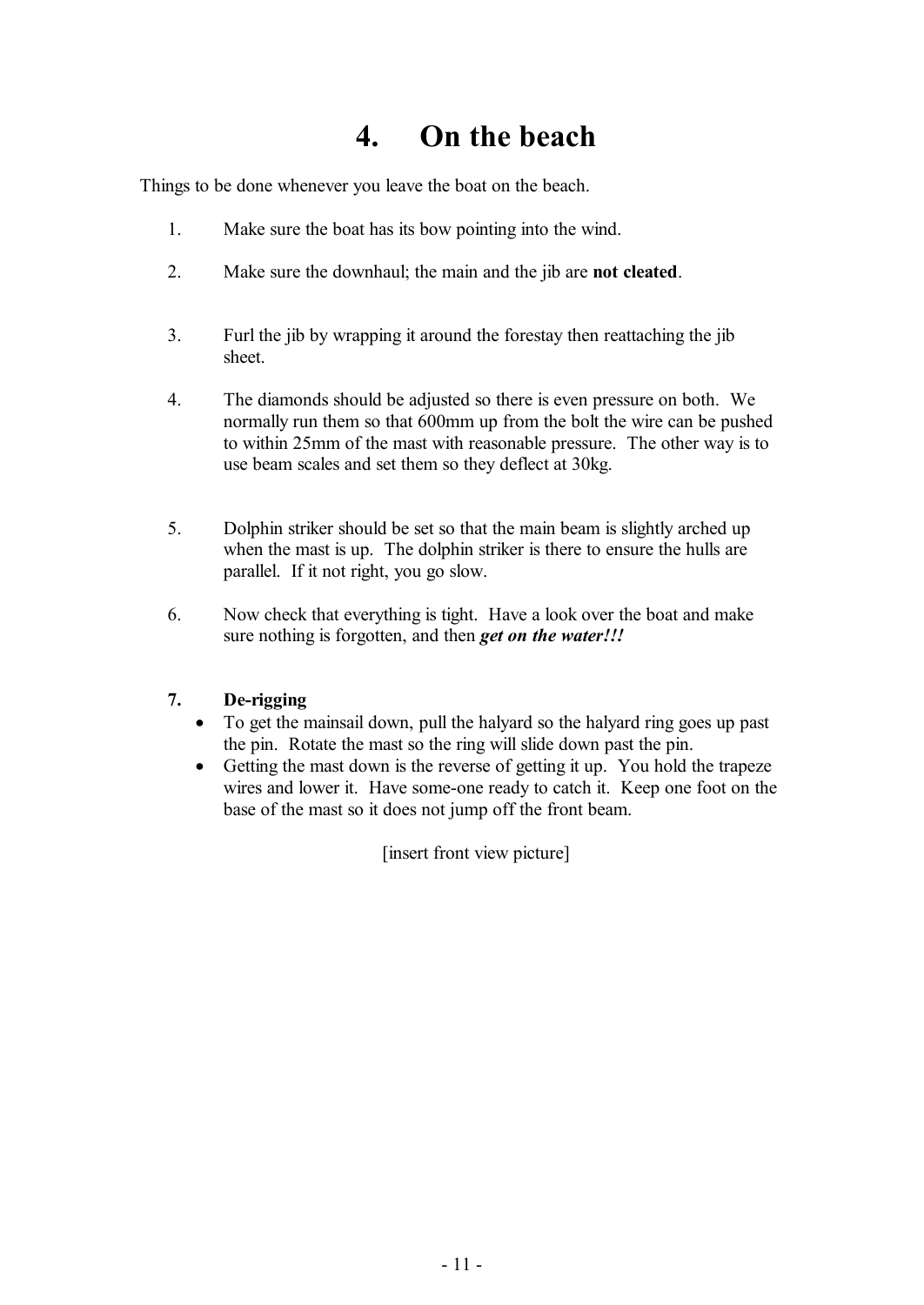### **5. On the water**

#### **1. What to wear on the water.**

Buoyancy vests and trapeze harness are musts; **do not leave the beach without them!** 

Beyond that, protect yourself and being comfortable are most important, so consider taking the following on the water: -

- Wet suit, long short your choice.
- Gloves
- Hat.
- Sun cream.
- Boots
- Water, (If the wind dies, you could be out in the sun for a long time).
- Sun glasses.

It's no fun being out and freezing or getting sunburnt, remember there are lots of things on a boat to knock yourself on so it's better to cover up.

#### **2. Over powered boat**

It is vital that you know how to right an over turned boat, it should be practiced in shallow water using the following procedure: -

2.1 Make sure the main and jib sheet are uncleated and free.

Get the windward bow out of the water, and then get on the centreboard.



2.2 Throw the righting rope over the hull and get out on the centreboard.

The crew should be in the water holding onto the bridle, this should bring the boat around to windward but they might have to get on the dolphin striker.

**Do not walk on the hulls** except where there are beams.

2.3 As it comes over, **watch your head** and **hang on**.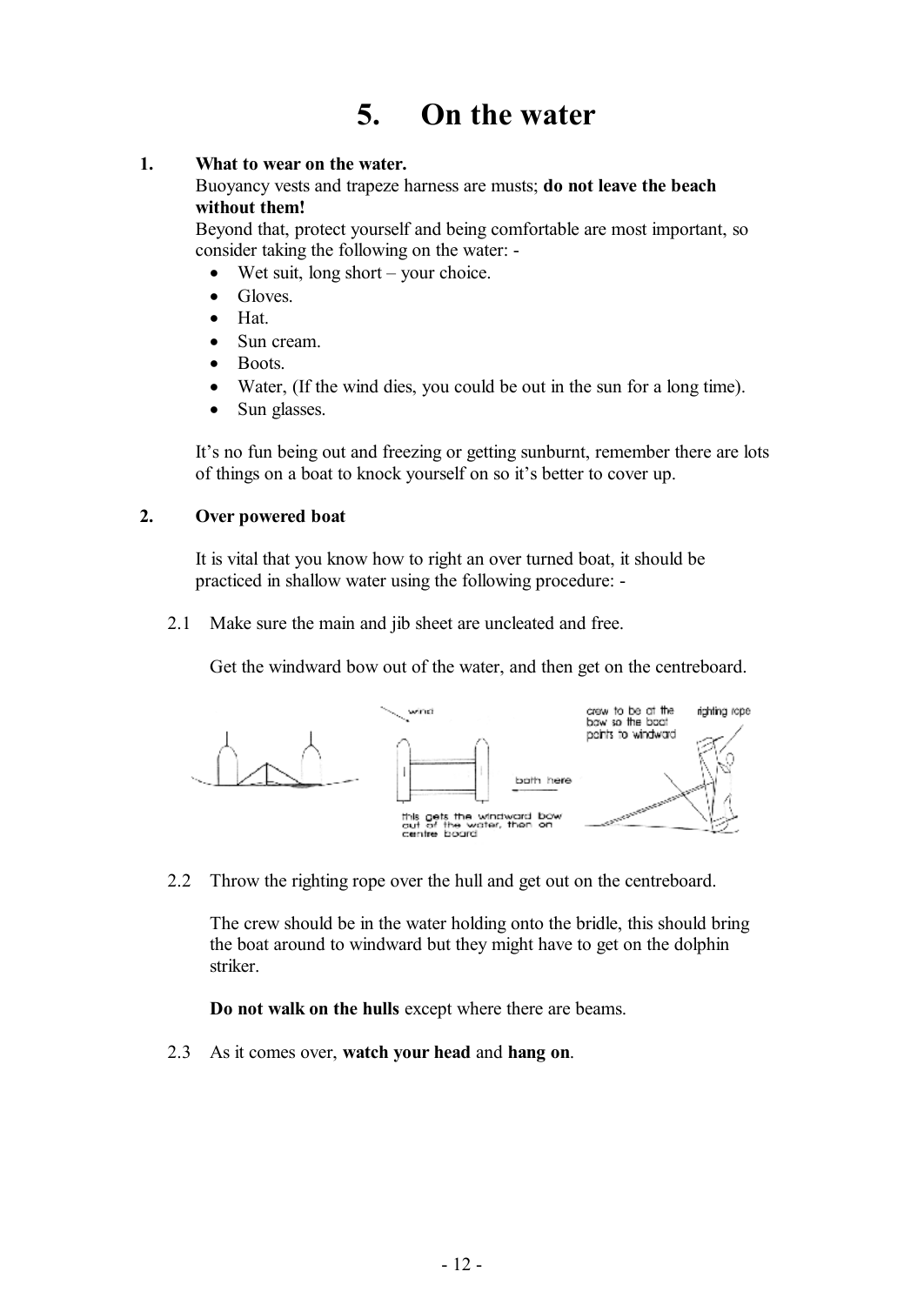#### **3. Tacking Cobras**

It's not the same as tacking monos and needs practice,

Assuming you're both out on trapeze.

Tell your crew that your thinking of tacking and why. Once you've agreed that it's a good idea. (If you can't agree, remember you're the skipper)

- 3.1 Tell the crew to "go in", they should cleat the Jib and go to the middle of the tramp deck.
- 3.2 The crew yells "okay" (or what ever) when they are ready. You may have to point a little higher while the crew is getting set.
- 3.3 Push the tiller away from you in a smooth action and come in off trapeze. Unhook and let the Main off about 450 mm. (not necessary in 5 knots or less).

In flat water once the boat is head to wind tell the crew to change over by pulling the Jib sheet out the other side. You should be going out on Trapeze at the same time.



In rough water wait a little longer so the Jib is back winding. (You may have to reverse the rudders and back the boat).

#### **4. Going out through waves with the wind off the water.**

4.1 To get through waves leave the rudders up so they will not get broken on the bottom.

4.2 Pull the Jib on hard and Main on about half. **You can steer a boat with the Main**.

#### **5. Balancing the Boat**

Like monos the crew weight is the ballast. Cats go better with only 1 hull in the water. Getting out on trapeze is critical. Going out on Trapeze should be practised with the boat being held to windward in about a 300 mm of water.

5.1 The trapeze wires height should be adjusted so it stays engaged on the hook of your trapeze harness when you're sitting on the side of the boat.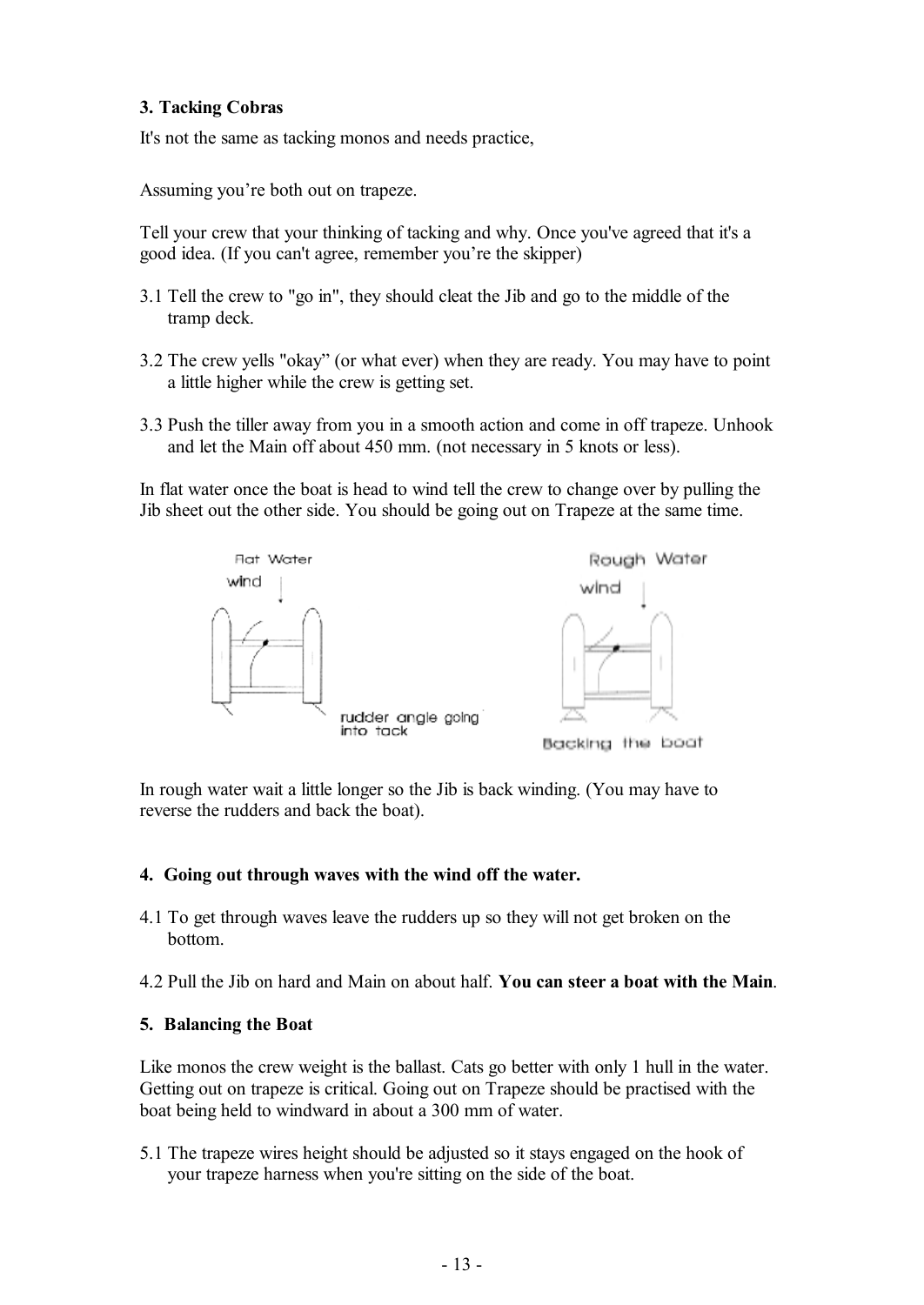- 5.2 Hook on; hold the wire so it's pulling on the hook. This stops the hook coming off as you go out, a frequent occurrence.
- 5.3 Ease your backside over the side push off with your forward leg. Then get the other leg out, keeping your feet about shoulder width.
- 5.4 To come in, use the trapeze handle to pull yourself in.
	- Use body weight to keep the windward hull just out of the water as the wind changes.
	- Both the skipper and crew should move together and keep close together.
	- When going down wind, keep the wind at about  $90^\circ$  to the hulls.



#### **6. Powering Up.**

- Main and Jib on full, go by the tell tales.
- Downhaul on, but not fully. (Downhaul should only be pulled on 30 seconds before the start).
- Set the Mast rotation.
- Pull the Traveller into the centre.

#### **7. De-powering.**

- Traveller out about 225 mm (9") for 25 knots and below 6 knots,
- Downhaul on full.
- Less Mast rotation.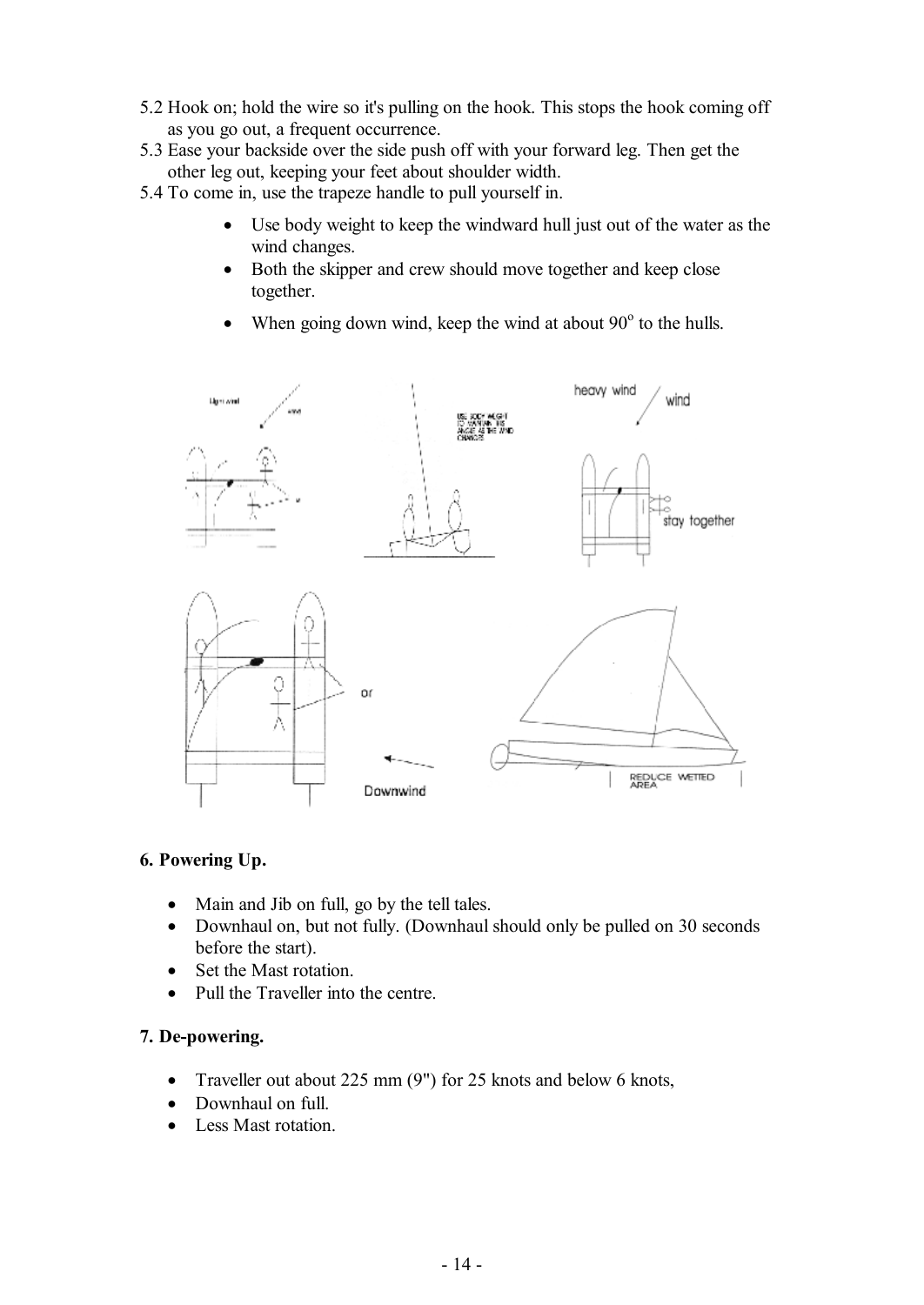#### **8. Sail trim.**

The aim is to have all streamers flowing horizontally.



#### **9. Going upwind.**

If the windward streamer is not flowing then you are pointing too high or your sail is too full.

- · Pull you downhaul on.
- · Pull you outhaul on.
- Pull your mainsheet on.

If the leeward streamer is not flowing then you are pointing to low or "bag up" your sail:

- Let your downhaul off.
- Let your out haul off.
- Let your mainsheet out.

#### **10. Shy reaches.**

- Ease downhaul a little.
- · Ease sheets but keep the streamers flowing.
- Raise the windward centreboard.
- If necessary, ease out the traveller so that the windward hull is just skimming the surface.

#### **11. Broad reaches.**

- · Ease downhaul a little.
- · Ease sheets but keep the streamers flowing.
- Raise the windward centreboard.
- Ease out the traveller 500 mm from the centre.
- · Jib barber hauler should be pulled out about half way to the gunwale.
- Ease the outhaul.
- Increase mast rotation.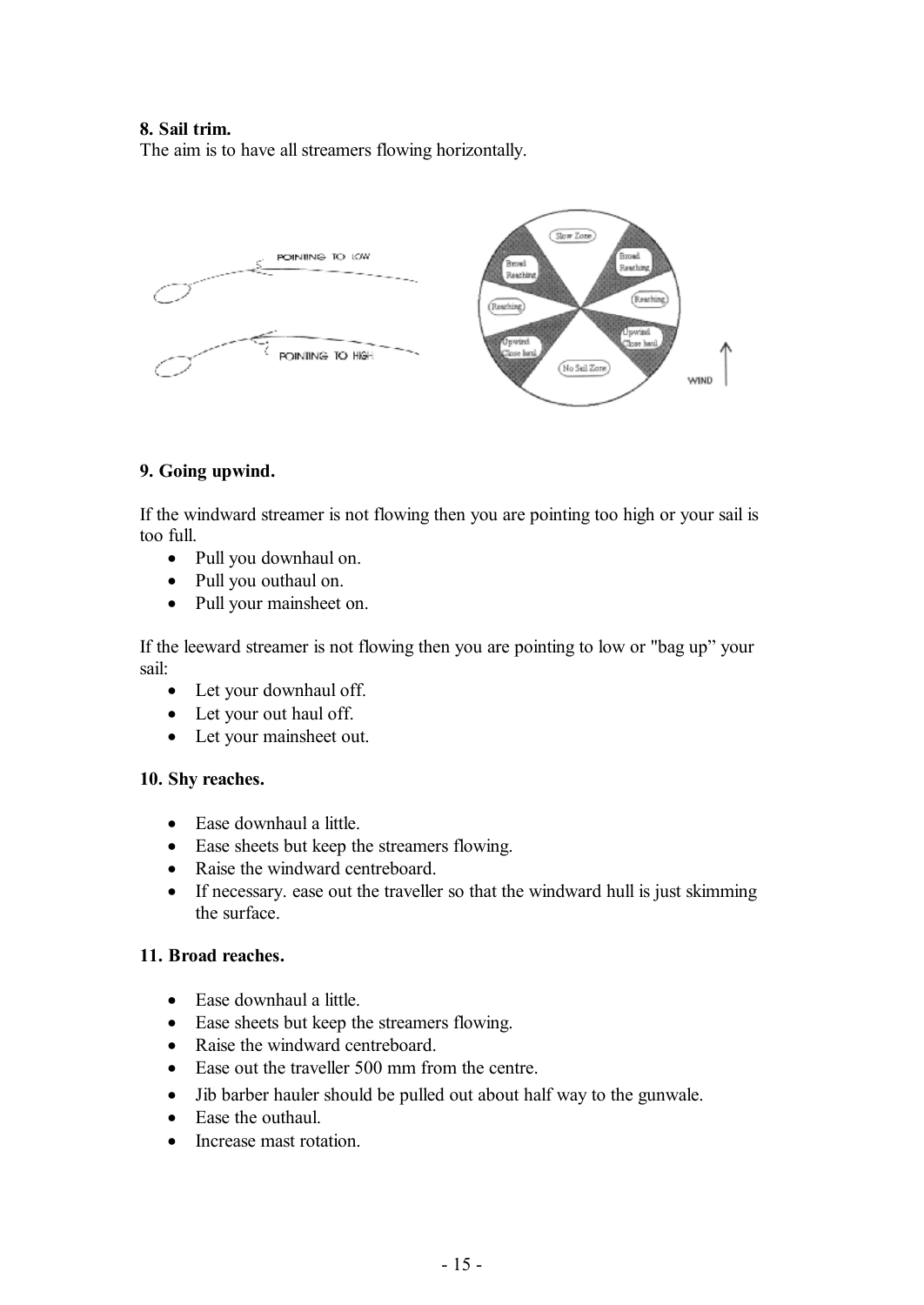#### **12. Down wind.**

Ease downhaul so that wrinkles just appear. Ease sheets but keep the streamers flowing raise both centreboards. Ease the traveller fully out. Jib barber hauler should be pulled out to the gunwale. Ease the outhaul. Increase mast rotation.



#### **13. The Crew**

The crew should: Look out for other boats. Work the jib, downhaul, and barber hauler, centreboards. Balance the boat *keeping the leeward bow 25 - 50 mm out of the water. The crew needs to know how to stop, (point it to windward and un-cleat all sheets) steer, and sail a boat. This is handy when you fall off!!!.* 

#### **14. Coming into shore**

Always round up to windward before the rudders hit the bottom then push the boat into shore.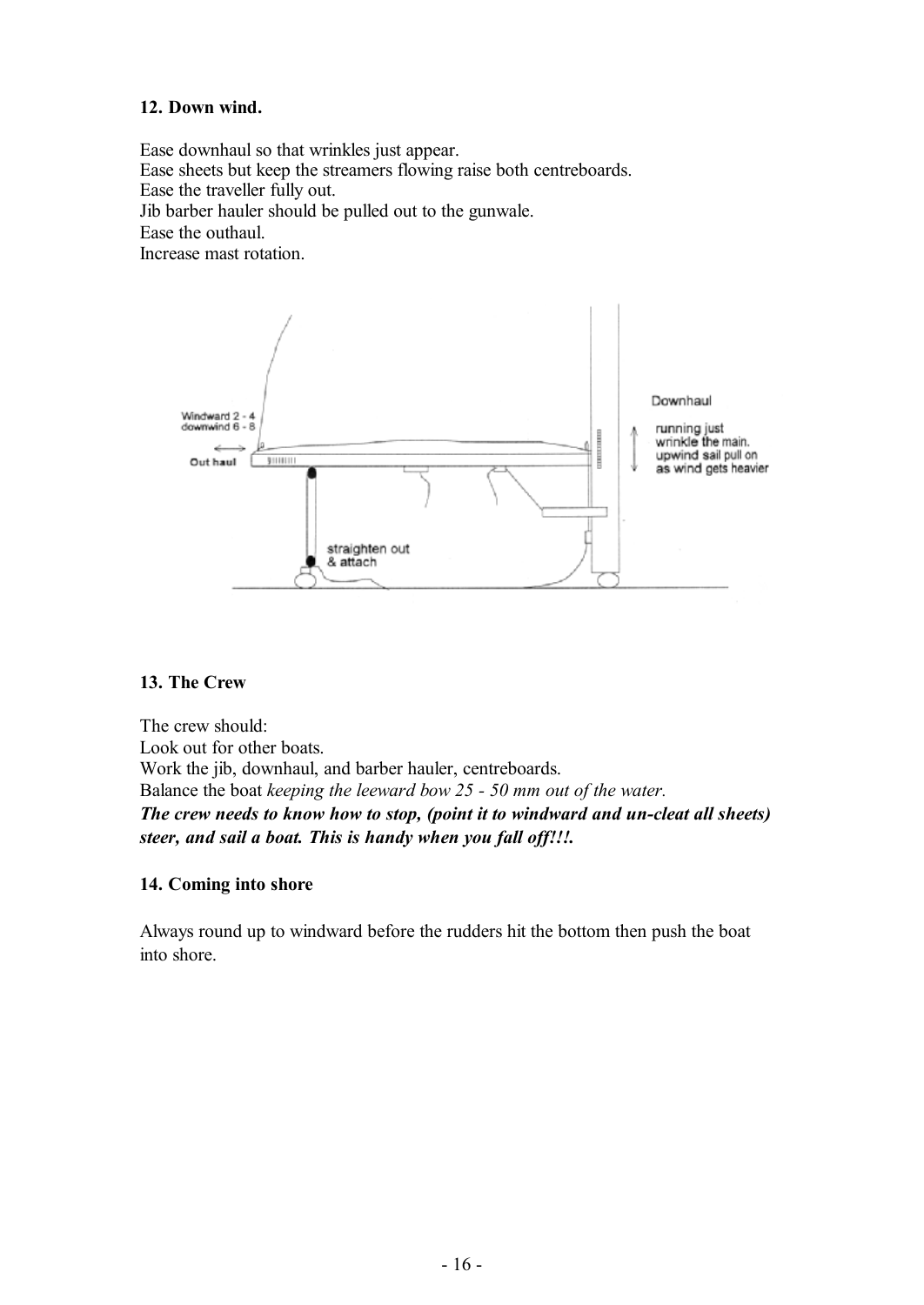## **6. Basic Rules**

Even if you don't race it's important to know the basic rules so as to avoid collisions. There is one major rule, four basic rules and lots of minor rules.

The major rule is **don't hit anything !!!** To avoid hitting other boats **always make your intentions clear** to all nearby.

Hitting other boats is dangerous, expensive and usually means the end of the race or series. The best way to avoid hitting other boats is to have the crew keep a constant look for and report on other boats positions.

The rules were revised in Mid 2000, there will be user friendly rule books available you get one from places such as Boat Books or the VCCA.

### **Ten Sailing Rule Commandments:**

- **1. Port keeps clear of starboard.**
- **2. Windward keeps clear of leeward.**
- **3. The boat astern keeps clear of the boat ahead.**
- **4. A boat Tacking or Jibing keeps clear of one that is not.**
- **5. Avoid collisions. Racing Rules are defensive to prevent collisions not offensive racing tactics.**
- **6. If you gain right of way or change course, give the other boat time to keep clear.**
- **7. The inside boat(s) at two boat lengths from the mark is entitled to room to round the mark.**
- **8. A boat that is backing up or not racing keeps clear.**
- **9. If you have violated a rule, take a penalty.**
- **10. It is better to give way than to spend hours in a protest room.**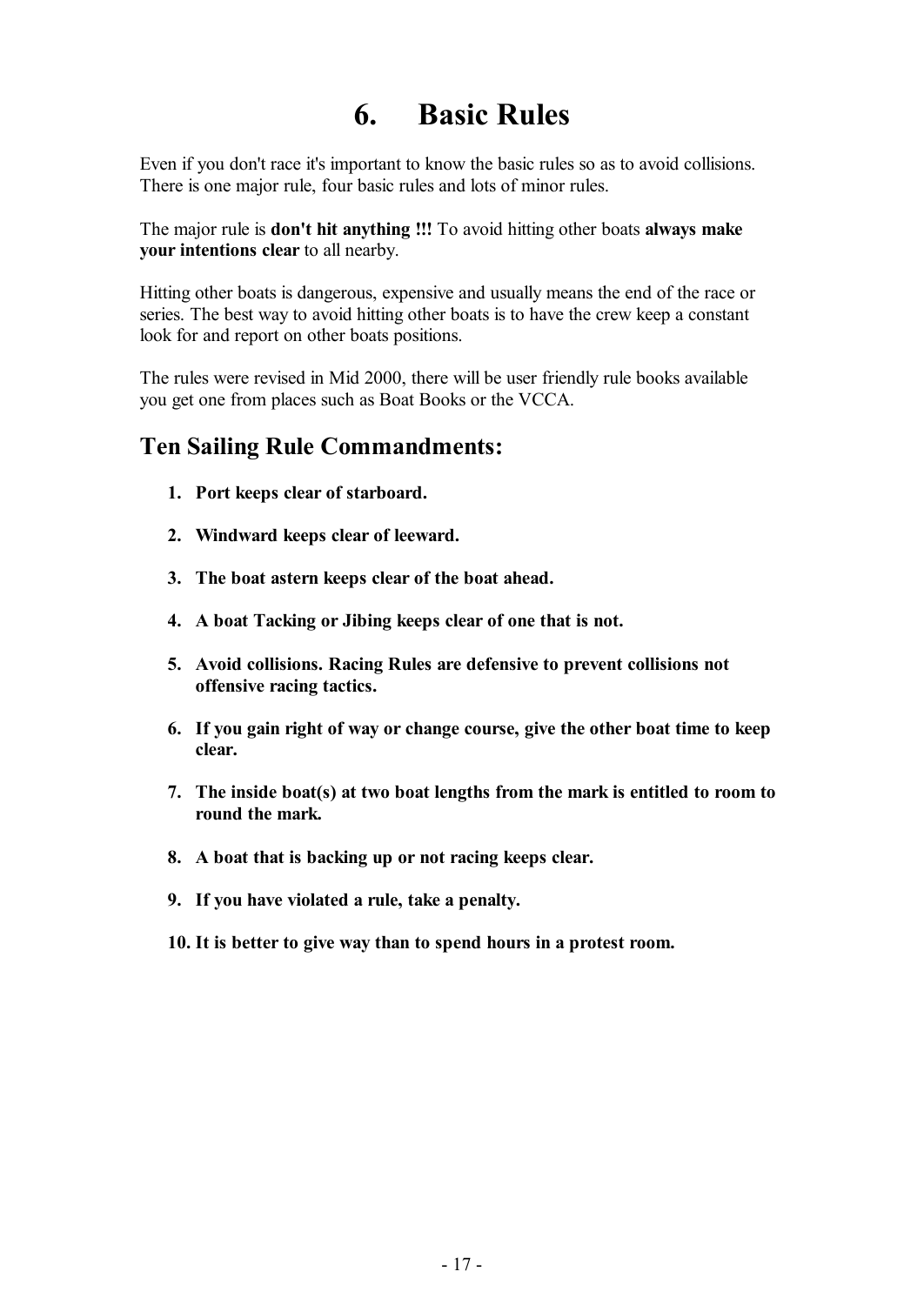### **7. Racing.**

Much as it might be hard to believe, after a while of hooning around on a boat, going anywhere, sailing can become a bit ho hum. Watch out you're a prime candidate for the **racing bug, a particularly contagious infection.** The challenge of going as fast as you can, competing against other boats, making the most of the wind and the sea.

#### **1. Attend the briefing,**

Understand the coarse; there are two basic coarse directions a port and a starboard coarse.



#### **2. Starting**

Be there! Be on the line at full speed when the gun goes off. It's easier said than done and requires practice. The things to strive for are:

- Clear air.
- Boat speed.
- Be on the line when the gun goes off.
- Do not hang back. Go with the bunch.

The best way to be on line when the gun goes off is by sailing down the line at about 60% full speed and time how long it takes. Say if it takes 40 seconds to travel the full length of the line. This means you can arrive at the start boat with 20 seconds remaining, knowing you cannot run out of line.